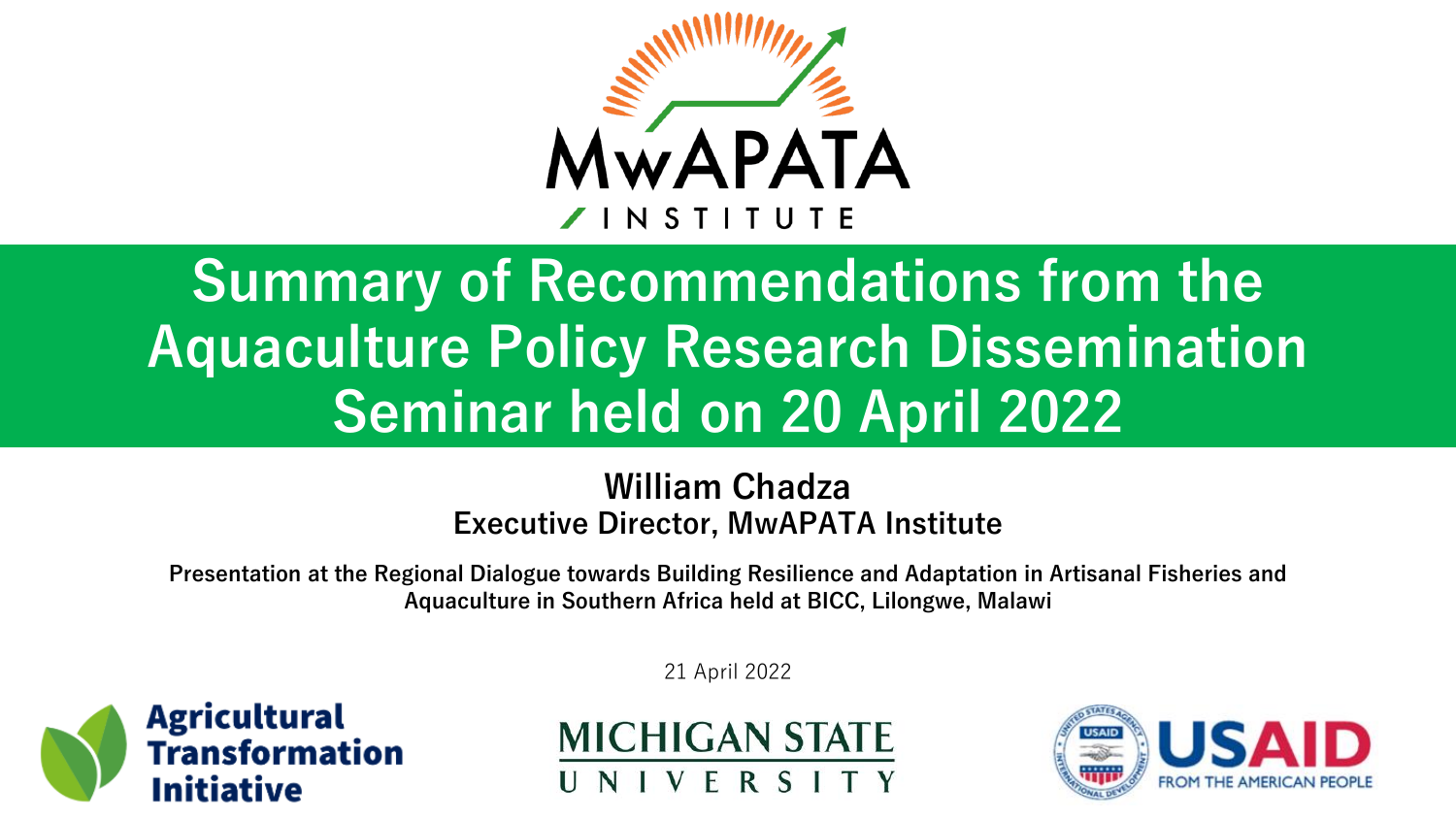#### **Background**

- The Aquaculture Policy Research Seminar was organized by MwAPATA Institute, Department of Fisheries and GIZ
- Purpose was to explore strategies to grow aquaculture sub-sector and to improve profitability of aquaculture in Malawi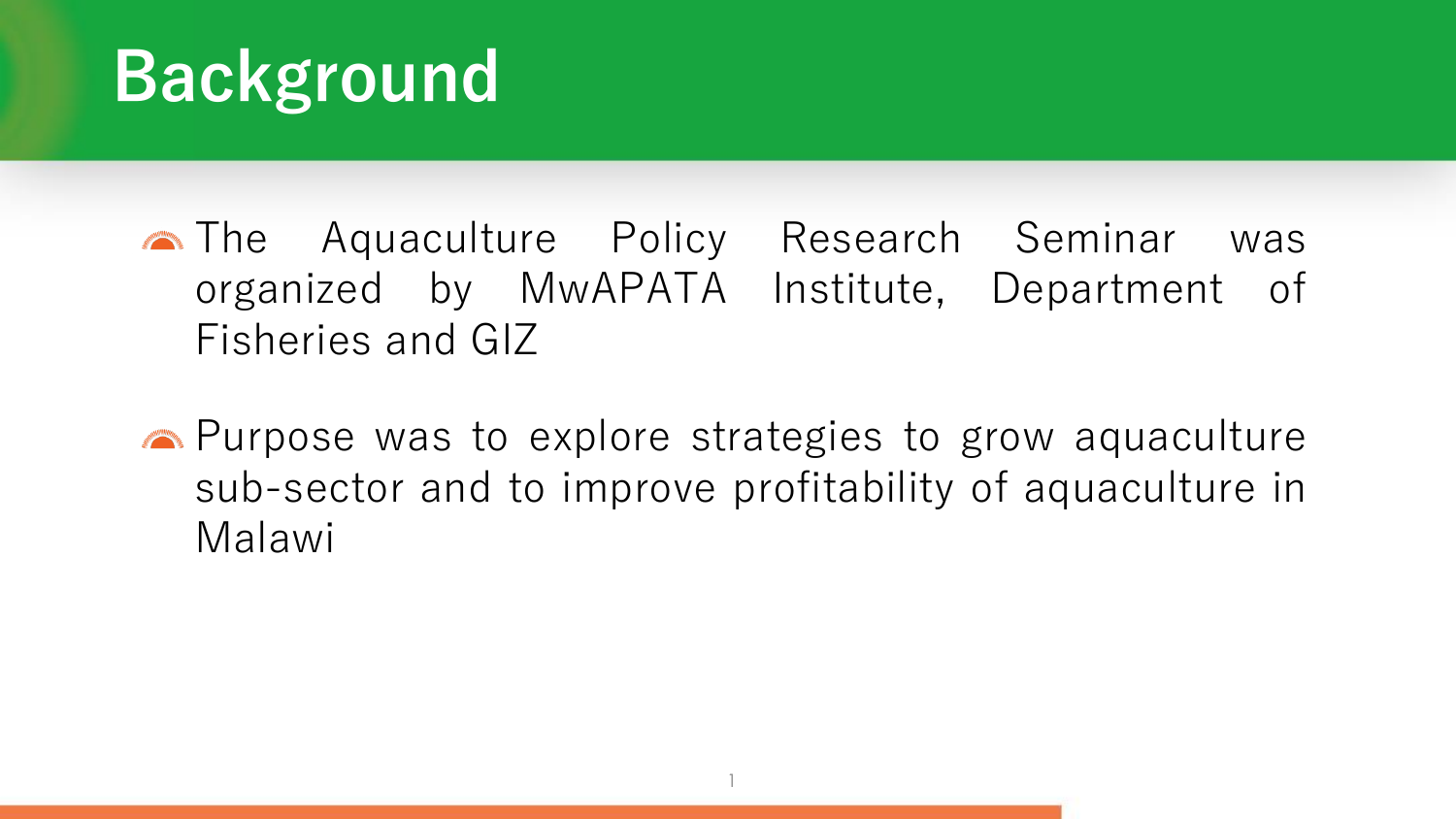#### **Outputs from the Seminar**

Shared lessons and experiences on how we can develop the aquaculture sector in Malawi

- Discussed strategies and policy thrusts for addressing challenges that are hindering growth of the aquaculture subsector
- Discussed and agreed on opportunities in the aquaculture sub-sector that investors can tap into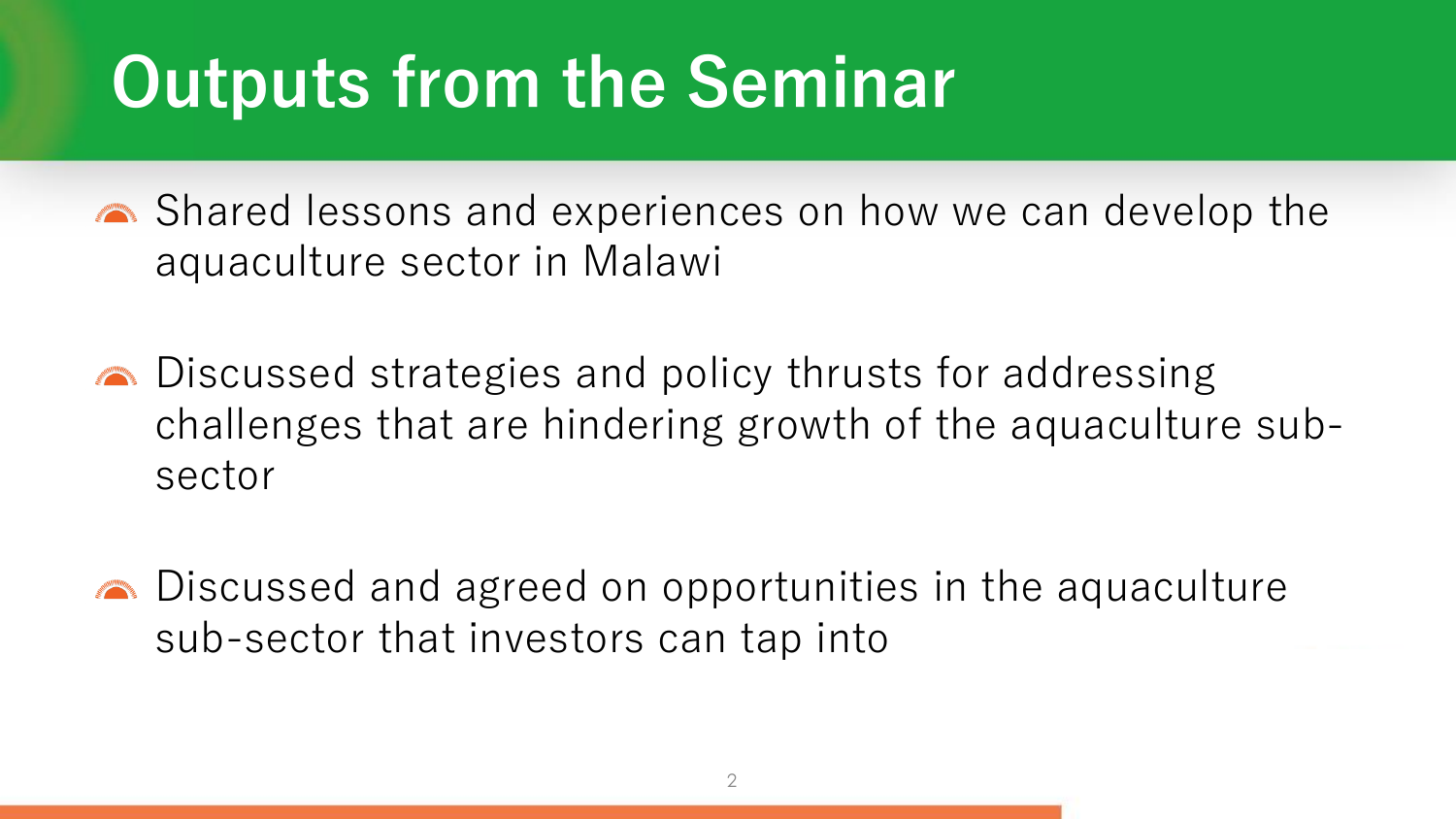## **Key Take Aways (1)**

**Fisheries is an important sector as it contributes to the** countries as well as the regional economic growth

"......but fish catches are dwindling, and aquaculture is the way to go."

Fish farmers are facing various challenges:

- Poor quality feed and fingerlings
- Limited extension and credit facilities
- Climate change and fish diseases

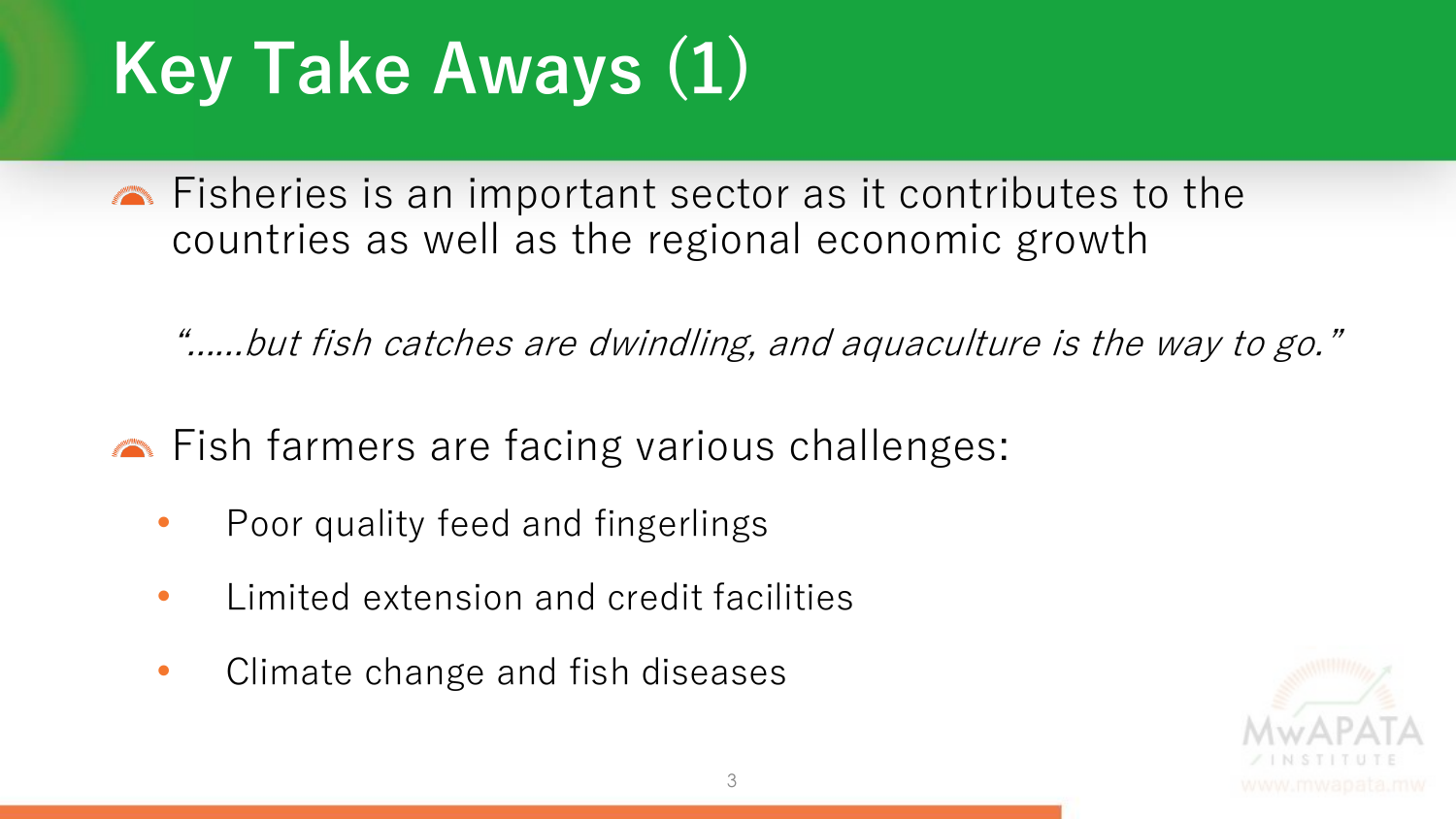## **Key Take Aways (2)**

#### Opportunities:

- High demand for quality feed and fingerlings
- Readily available markets for fish
- Abundance of natural resources
- Potential for value addition

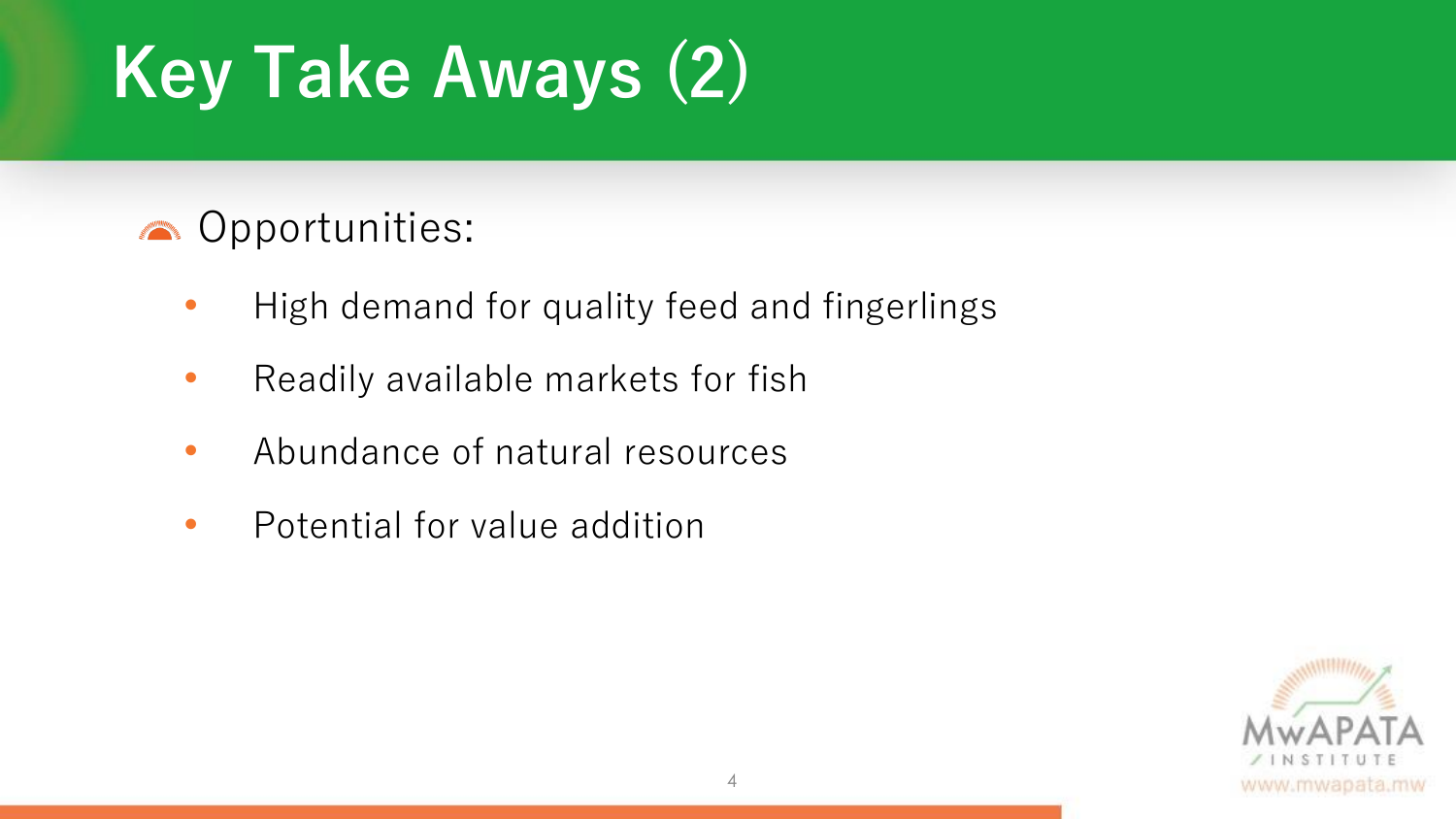### **Where do we go from here?**

- Growth in the aquaculture sub-sector will come from mediumto large- scale aquaculture
	- Support small scale farmers to graduate to higher levels of production
- Address barriers/incentives to private sector engagement in the aquaculture sub-sector
- **Invest in quality feed production and fingerling production**
- A Increase aquaculture financing
	- Explore loans from private sector, NGOs, or government financing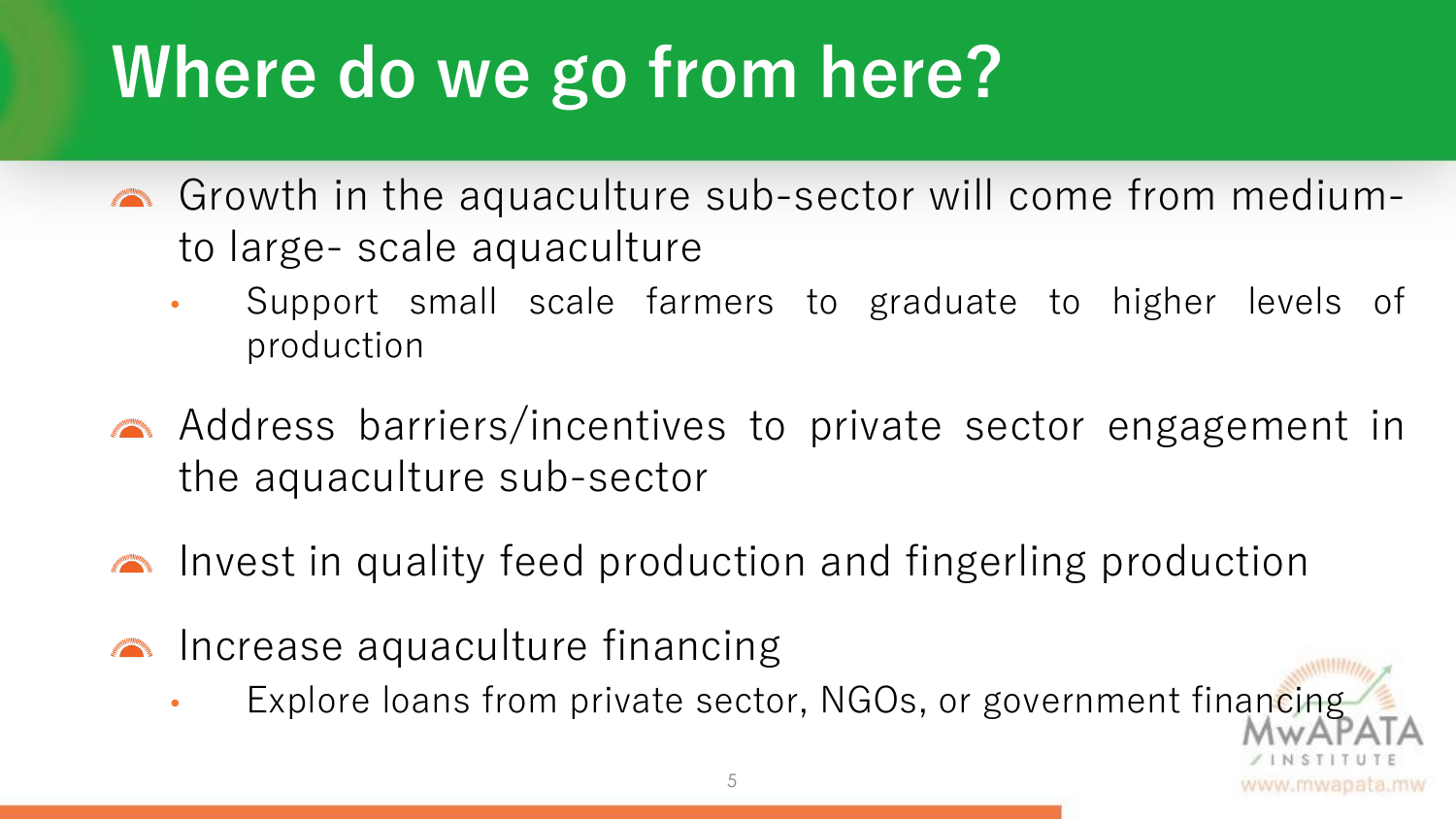### **Where do we go from here?**

#### **Promote information sharing**

- Lessons from other countries
- Closing knowledge gap among policy and decision makers
- **Promote new aquaculture production systems** 
	- Tanks and cages
- Coordinate efforts in the aquaculture sector
- Develop technical skills in aquaculture farm management and business